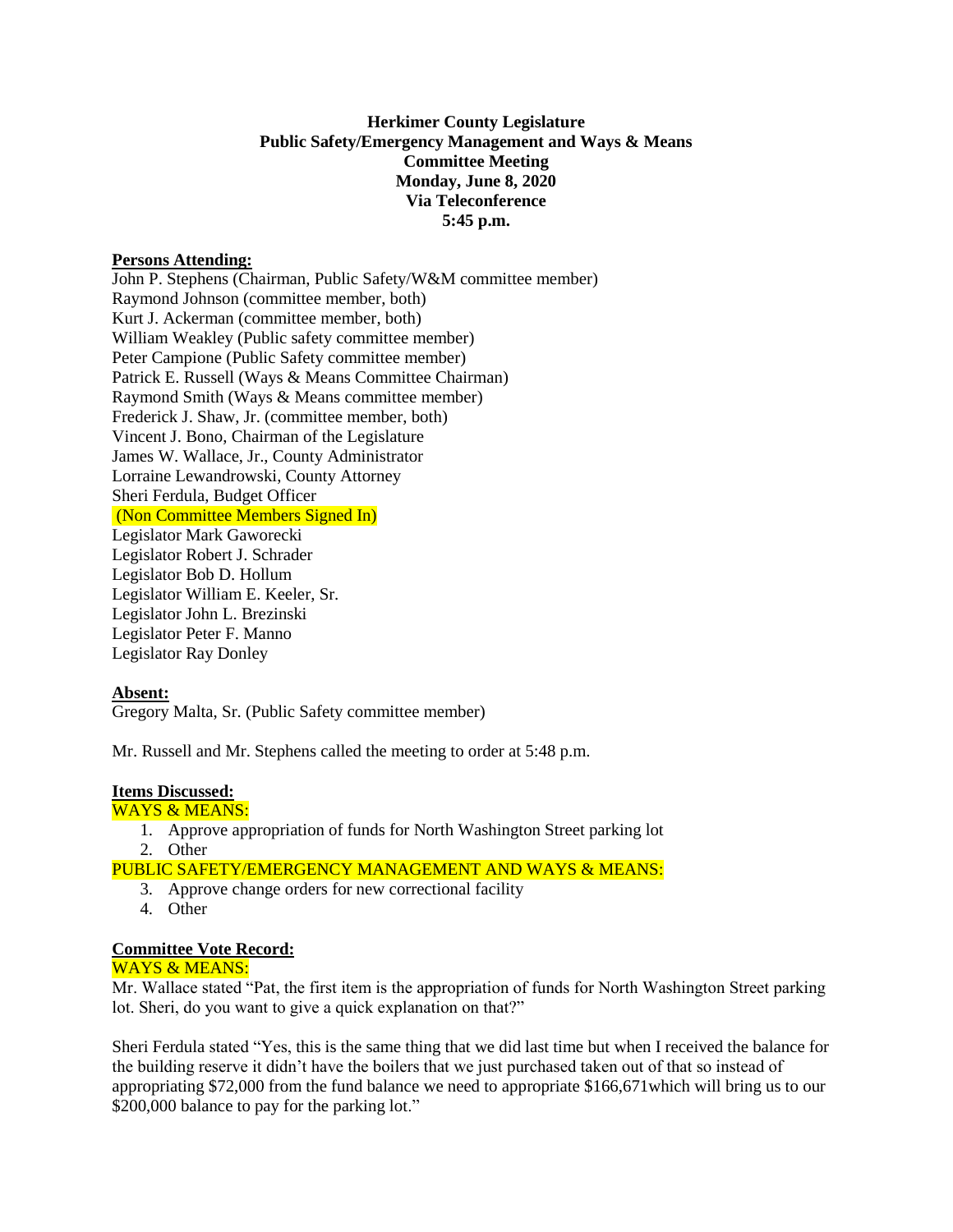Mr. Russell asked if there were any questions on it. With no response he requested a motion.

Item #1 – On motion of Mr. Smith, seconded by Mr. Ackerman for Ways & Means, Item #1 was voted on, approved and moved for Resolution. Unanimous.

## PUBLIC SAFETY/EMERGENCY MANAGEMENT AND WAYS & MEANS:

Mr. Stephens stated "On Public Safety we have a request to approve change orders for the new correctional facility. I've been talking with Sheri and both Jims and the contractor LaBella. If you guys remember when we were over there last the paint in the cells didn't go all the way to the floor. We asked a question about that why and they were hanging on to see if we were going to seal that or if we were going to epoxy that like we did the floor in the common areas. It's completely up to us, whatever we want to do. Either way it is going to get sealed. If we are going to paint it to match the floors with the epoxy it's going to be a change order of \$68,726.65 and if Sheri or Jim Wallace or anybody else has anything to add please do."

Mr. Wallace stated "Yes John, that would just leave us with a balance there of \$390,000 in the allowance account."

Mr. Stephens stated "Yes, correct."

Mr. Johnson stated "I'm good with just the way it is. If we had went with metal cells then I've got to throw it in. That already had the epoxy paint on the bottom and they were cheaper too."

Mr. Russell stated "I was talking with somebody that does the epoxy paint and I am not sure if it is worth it. I don't know enough about it. At first I was going to go for this but I got talking to this person I'm not convinced it was better in the sense of lasting that much longer."

Sheri Ferdula stated "I just wanted to add that the reason they sent this to us, LaBella sent it over a couple months ago, the concrete cells were placed on a concrete slab that was already poured so there is a little bit of a ridge that goes along the inside of the cells. It has been grouted and it would be fine but the epoxy paint will cover that and make a better seal and will allow for easier maintenance and keep up in the future. That's where this kind of originated and came from."

Mr. Schrader stated "You're pouring a slab you know is going to be used for a floor potentially. Wouldn't you make sure it was a smooth floor? I've been in a lot stores. I do a lot of retail stores. They are like glass. I don't understand why these people are supposed to be the jail experts and we don't have somebody there that was watching all of this?"

Mr. Stephens stated "This has nothing to do with poor quality. They just want to know if we want to do a different kind of sealant. I think it seals either way we go they just wanted to know if we wanted to epoxy the floors to match out in the common area where we are painting."

Mr. Ackerman asked "Why are we painting the common area?"

Mr. Stephens responded "The common area is where we had the issue."

Mr. Ackerman stated "Right and I think that's Bob's point. We had an issue and now it's costing us money again."

Mr. Stephens stated "It doesn't have to. We don't have to approve this. This is just something they wanted to know if we wanted to do at this point instead of waiting before it got too far ahead. It's going to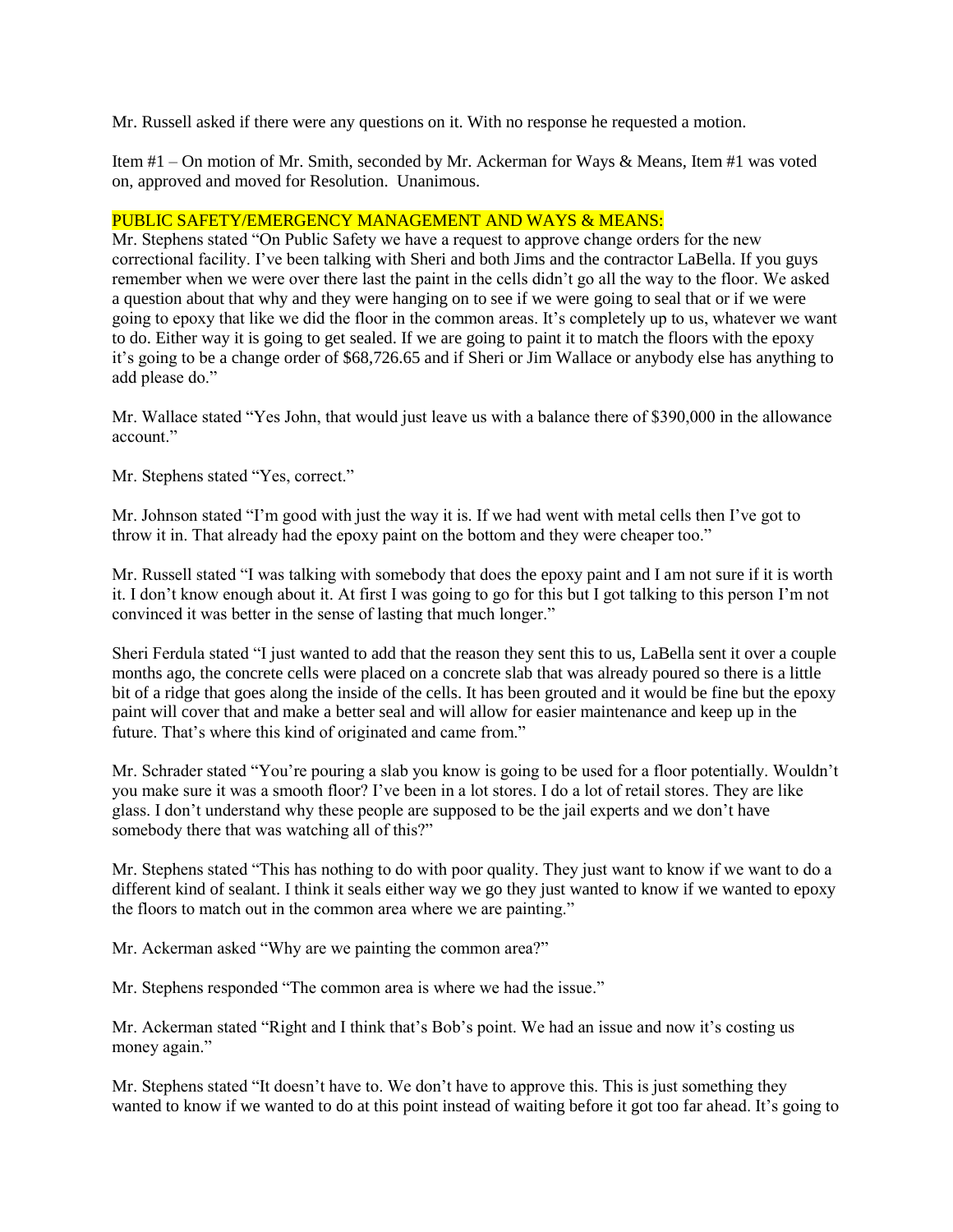get sealed and finished per the original specs it's not going to change anything if we want to epoxy that then it would move up to this extra up charge. Did I say that right Sheri?"

Sheri Ferdula said yes.

Mr. Ackerman stated "Ok. I just wanted to make sure everybody understood the reason there are two different floors and one of the reasons they wanted to do this is to match it and the reason we are matching it is because of an original mistake."

Mr. Schrader stated "That was my point Kurt."

Mr. Campione asked "This is for Ray Johnson. Ray, you are in the construction business, what is your opinion?"

Mr. Johnson responded "My concern is, I know Sheri said it was poured and fixing the grout but all of the flat work on the first floor was poured at one time. They poured the cell floor earlier but the floor on the first floor, the flat work over the jail is horrendous anyway. We all know that. There have been issues on it. If they want to paint the cells, I feel that they owe it to us. I don't feel we should pay for it. If the cells were removed the floor would be the same first floor they are fixing that they had issues with. The only difference is they set a box with no bottom onto it. I think if they want to include it as far as their mistakes they can include it but if not I'm not going to support it. I think we can deal with what it is. I don't think there was enough emphasis on the fact that we wanted quality concrete looking like Lowes or Walmart and I don't think it happened."

Mr. Campione asked "So is there any advantage to either system?"

Mr. Johnson responded "Well if you epoxy it it's going to give you a nicer floor but we have to come up with \$68,000 for an issue I don't think is our fault."

Mr. Campione stated "So basically it's just going to look better."

Mr. Johnson stated "Cosmetic yes."

Mr. Wallace asked "Maintenance is better too, right?"

Mr. Johnson responded yes.

Mr. Shaw stated it would last longer.

Mr. Ackerman stated. "Wait a minute. Fred stated that it would last longer. Is that true?"

Mr. Johnson stated "Kurt, you know wear and tear. I mean, I hate to say it we have 26 people over there. Say we have 30 or 100 the cells are going to wear great."

Mr. Wallace stated "We were told it would wear better and longer."

Sheri Ferdula stated "Yes. It's a heavy epoxy paint that's made to hold up a little bit longer."

Mr. Ackerman asked "If it's that much better why Walmart and Lowes and Home Depot not use it? I'm just asking."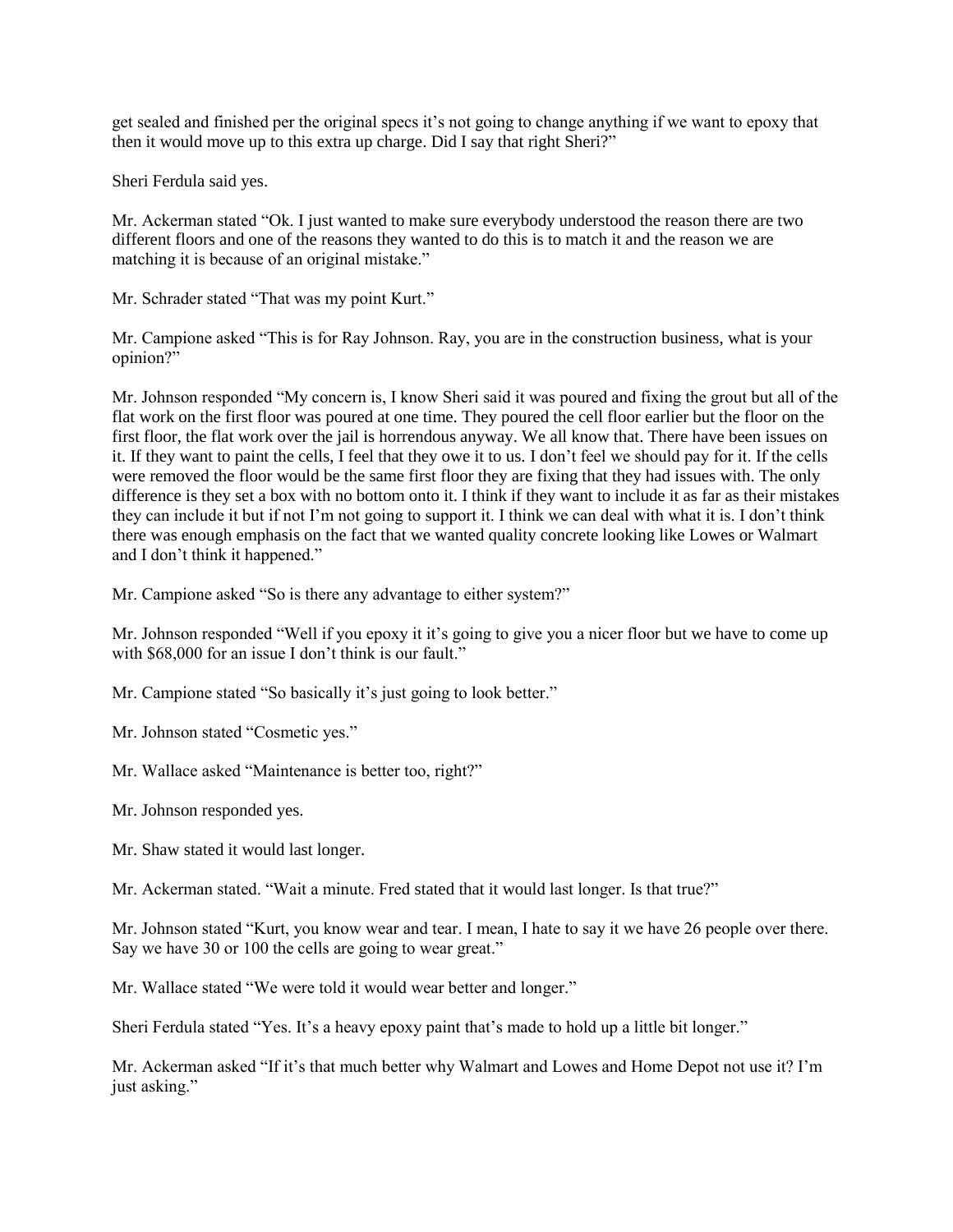Mr. Johnson stated "You know why they aren't Kurt. They put a hardener on the concrete and they are good with it. I mean, you go to Lowes and the floors look great. That's what I thought we were going to get but it didn't happen over there with the flat work."

Mr. Campione stated "The reason they don't put it in Lowes and Walmart is because it wears out and you have to reapply it. With a concrete floor with just a sealer there is nothing to do outside of sweeping."

Mr. Ackerman stated "I guess that was kind of the point we were getting to. Originally if we did what they did, that's what we wanted, we wouldn't have any maintenance problems."

Mr. Stephens stated "And to your point Kurt and everybody else, either way we go it's going to get a sealer of some sort. This is just something they were wondering if we wanted to do. If we don't, we don't. It's still going to get sealed with a clear sealer and the bottom lip around the cells would get painted a different color than the cell color. It would look like a trim but it's all been grouted, it's all been sealed. It's up to us if we want to do this. If we do we do and if we don't it's going to get sealed either way."

Mr. Keeler asked "It's still going to cost us money with whatever seal we go with, right?"

Mr. Stephens stated "No. It would only cost us extra money if we want to epoxy it. If we just go with the regular sealer. That's already been included in the bid."

Mr. Keeler stated "Alright. I'm satisfied."

Mr. Gaworecki asked "What is the long term cost of each. Obviously the epoxy will last longer but cost more. Is it less per year in the long term? If we don't do it we might have to redo it eventually. "

Mr. Stephens stated "I don't know. That's a great question and I didn't ask."

Mr. Russell stated "I would like to make a statement if I could. In my roof paint they put epoxy on it after the paining. They said it would last ten years on my roof. Cost me thousands of dollars extra. When I figured it all out based on if I had it painted every five years versus every ten years it was cheaper to just put paint on it than to use the extra epoxy. It looked nice though."

Mr. Hollum asked "The \$67,000, is that what the epoxy cost? Pretty much the labor is going to be done either way so that's how much the epoxy cost?"

Mr. Stephens responded "I believe so. Sheri, is that statement correct?"

Sheri Ferdula stated "I don't have the cost break down yet. They gave us the number just so I could get it on but I don't have the break down yet but I do assume that it is the extra cost is for the epoxy."

Mr. Hollum asked "I'm just wondering if they are adding something on because they think they can get away with it or if that's the actual cost?"

Mr. Stephens stated "I didn't think of that. It would make sense that it would be just for materials. Like you said they are going to seal it either way we go but I can find that out tomorrow morning and send everyone a quick email if that's good with everybody or if we don't do anything it would be mute anyway."

Mr. Johnson asked "Mr. Chairman, my question for Sheri is the additional \$68,000, that's just the first floor cells right or is that everything?"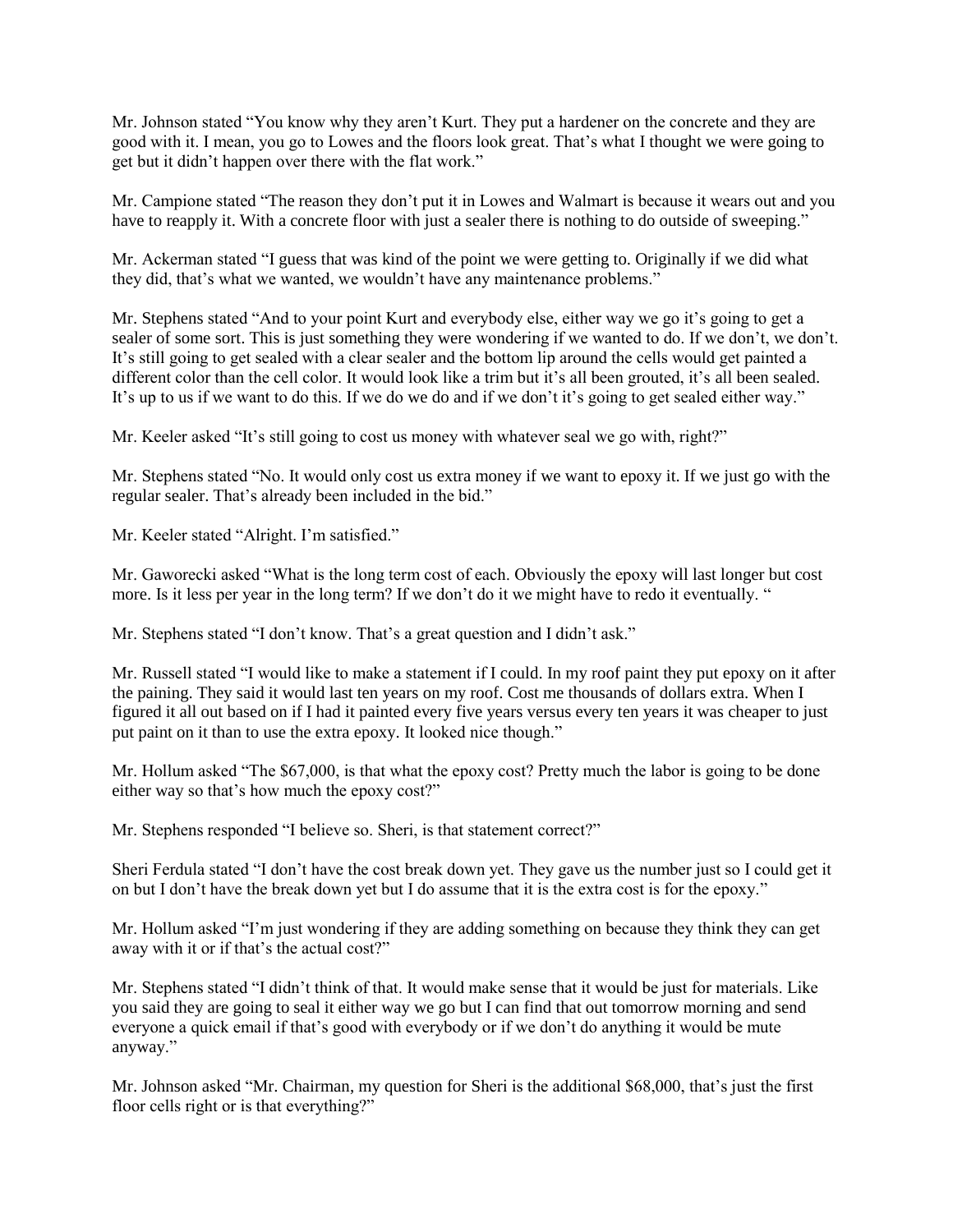Sheri Ferdula responded "That's just the first floor cells I think Ray."

Mr. Johnson stated "So the second floor cells are still only going to have the hardener and the walk up there is still going to be the same hardener so all we are getting for \$68,000 is half the cells painted. Upstairs if you are up there the floors are going to be standard concrete sprayed hardener."

Mr. Stephens stated "Right, because I think their goal was to match what we were going to epoxy in the two pods anyways."

Mr. Johnson stated "I think the price, John you are going to find out the \$68,000. They are going to be in spraying the main floor anyways so they would want this so if they were going to do it they would do it all at once. That's probably what they are after. So you are only getting half of the cells for that kind of money."

Mr. Schrader stated "Devil's advocate here. Say if something goes wrong with the floors after their warranty which is probably what a year on it? How long do they warranty the concrete work for Ray usually?"

Mr. Johnson stated "One year warranty Bob on workmanship."

Mr. Schrader stated "Ok, so a year and a half in we've got to do something to the floors take them out or whatever, now we are spending more money to epoxy them where we could have just painted them. You guys may think you aren't going to have cracks but I'm telling you, I'm just thinking go with the clear coat. It really wasn't our fault. They want us to do it, my personal opinion, to make their job look better. I'm not going to make them look any better. We've had too many bumps in the road here."

Mr. Stephens stated "I'm kind of on the same page with you on that Bob. I agree with you with your statement about trying to make them look better. I think Ray might even be along the same lines that they're going down that road. Does anybody else have any questions on this? It is my feeling that we are not going to pursue this epoxy, correct and we can just let this die or does somebody want to do something different?"

John Brezinski asked "How do they remove that or what do they do to make the whole situation better when it wears down? What do they do?"

Mr. Stephens responded "Ray, Correct me if I'm wrong but they strip it down just like they did recently in Walmart. They strip it down and then reseal it."

Mr. Johnson stated "With the sealer hardener that we are getting? 10 years down the road. They've got to come in and strip. It's a big process to take the epoxy off to redo it."

Mr. Stephens stated "Either or Ray with the hardener that I have a feeling we are going to go with in eight or ten years they would come in and just take like an eighth of an inch off, smooth it off and reseal it where with the epoxy it would be a little more involved, correct?"

Mr. Johnson stated "Yes. The nice thing about the hardener is the more the wear and tear the floor gets harder, the finish gets better that's the way it's done. What we are looking for so it's kind of a no maintenance thing. It polishes up. They run around and clean it." Mr. Stephens asked Mr. Brezinski if that answered his question.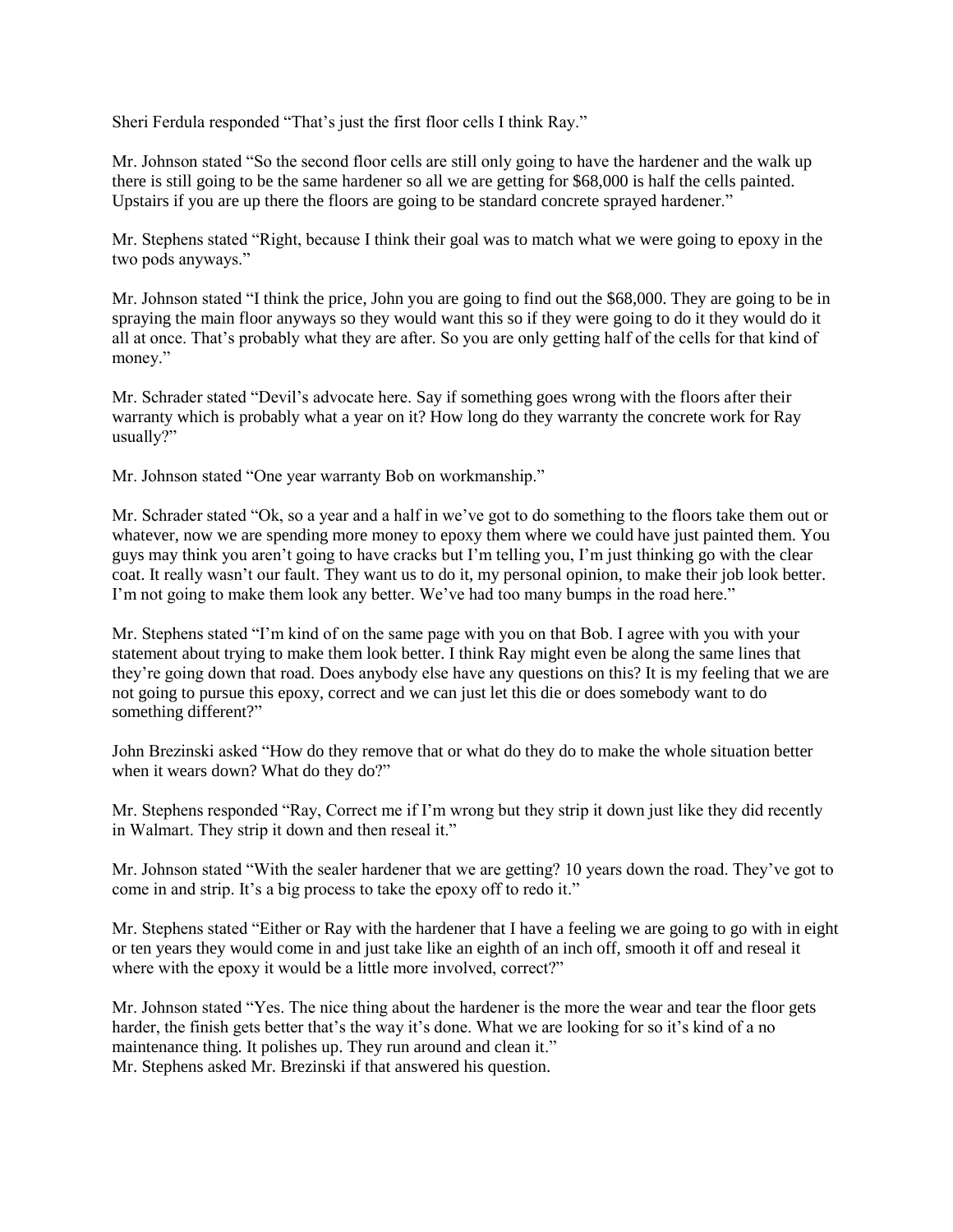Mr. Brezinski stated "When the time comes to take this off, is it under a warranty? Who takes it off, who pays for it?"

Mr. Wallace stated "We pay for it. You are not going to have a warranty for ten years."

Mr. Stephens stated "John Brezinski, that's like preventative maintenance. Eventually it's going to wear out no matter what we put on it and that would be on us in eight to ten years down the road. Are there any other questions?"

Mr. Russell stated "I'm going to move that we don't do it in my committee. I don't think we need a motion on it. We just let it die."

Mr. Stephens stated "I think that's going to be the overall feeling that I'm getting from everybody as far as Public Safety as well. Is everybody good with that? Just let it go?"

Item #3 - No action was taken.

Mr. Stephens asked "Is there anything under other for Public Safety"

Mr. Schrader asked "John, a question with being the Chairman of Public Safety, this might fall under Pat's situation too for Ways & Means, with the placement of the Sheriff's at the school are we still getting paid being that they are not open?"

Mr. Stephens responded "No. We are using those officers in other positions and sending part timers either home or not giving them hours to work."

Mr. Wallace stated "And cutting down on overtime."

Mr. Stephens stated "Our School Resource Officers are not in school but are being utilized in other positions within the Sheriff's department."

Mr. Schrader stated "So it's not costing us additional money is my question."

Mr. Wallace stated "We believe it's helping us Bob on the overtime side."

Mr. Schrader stated "Ok. I just know that emails from Carl Streeter, his questions are, why do we have so many Sheriff's for the same amount of people that we had before."

Mr. Stephens stated "We don't though Bob. That's the problem because we aren't utilizing a lot of our part time help right now because there is no need for them."

Mr. Russell stated "Just out of curiosity though who let them out of the contract? What was in the contract that would let them out of it?"

Mr. Schrader stated "That was my next question. When we signed the contract was there a 30 day out Jim or no?"

Mr. Stephens stated "The contract states when school is not in session they are not utilized." Mr. Wallace stated "Right. The fact that the Sheriff has an awful lot of open positions which has caused us to pay an exorbitant amount of over time, he would be just filling those positions at this time. You guys have authorized the positions in the budget."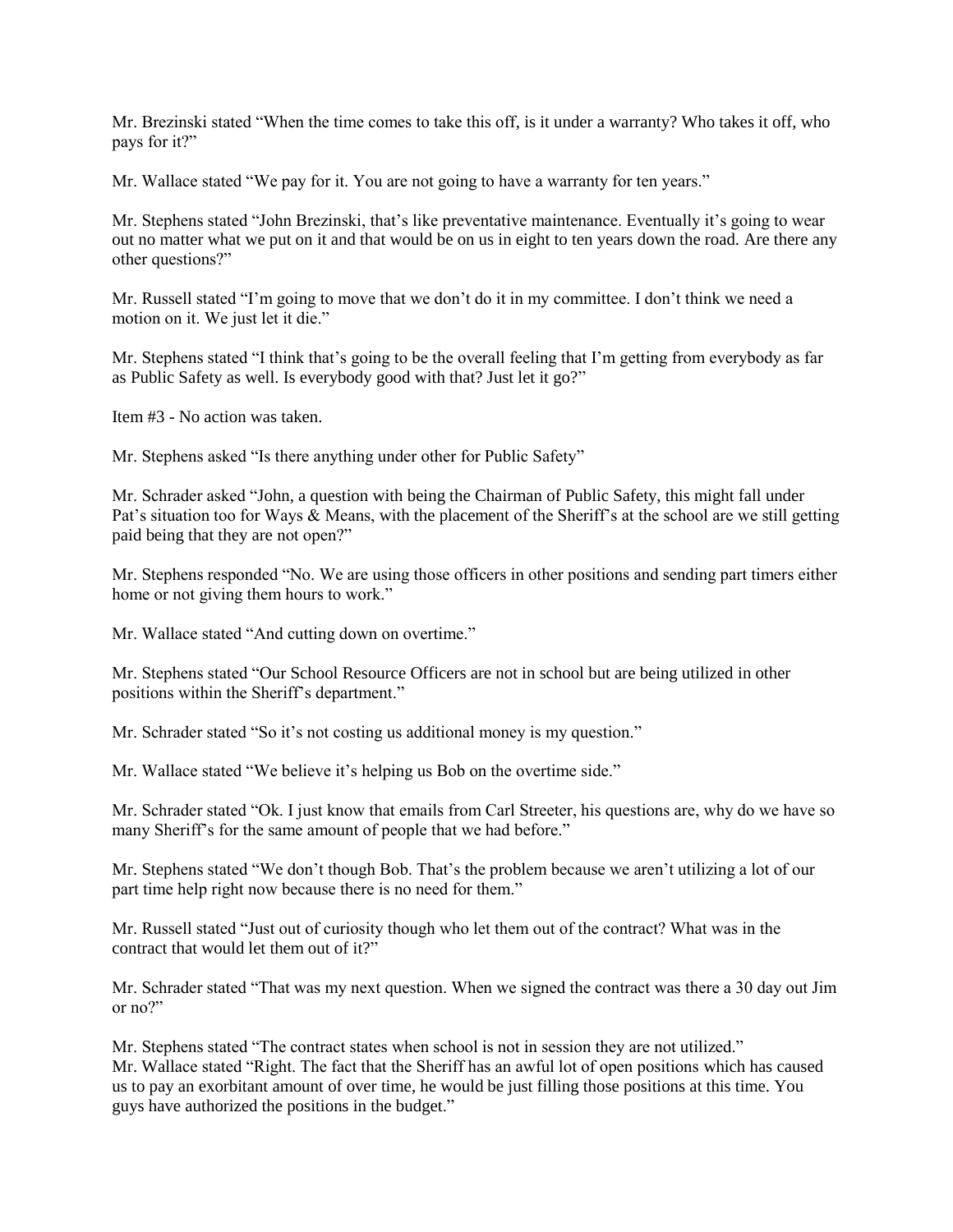Mr. Schrader stated "Ok. So stage three of my question, next year when we up these contracts when they all come to us maybe we should be putting something in there stating that it isn't anything to do with us. We may not have that same situation again the next time Jim. Do you follow where I am going with it? We may not need those positions say if they do it two years from now. Maybe we need to put a stipulation in there that if it's not in our control, that they are still bound to pay the Resource Officer. "

Mr. Stephens stated "Bob, I think I understand what you are saying but again it's not costing us anything to not have those officers in the school because we are using them to cover spots in our own Sheriff's Department and cutting down on our overtime and not bringing in other help."

Mr. Schrader stated "That's right now John."

Mr. Stephens stated "No difference than being off in the summer time when we knew we were going to end up having the staff that we were going to use in other places. It's just been a longer summer."

Mr. Schrader stated "Right. I understand that John but what I'm saying is say we don't need all of that extra help, and this happens again, what are we going to do?"

Mr. Wallace stated "Lay them off and pay them unemployment."

Mr. Schrader said ok.

Mr. Stephens stated "I know what you are shooting at Bob but I think either way it's not going to cost us money because, as to Jim's point, we can layoff folks or just not utilize part timers as much or at all."

Mr. Wallace agreed.

Mr. Schrader stated "Ok. I know the other Sheriff would say we could never get anyone to work so I'm looking at the devil's advocate here. We actually have people to work know, know we're going to cut their hours because the school system was shut down, but we have to save money too. That's the other side of it."

Mr. Stephens stated "I understand what you are saying but think it's taking care of itself and if I'm wrong Jim Wallace, correct me, but I think this is kind of working out to our advantage."

Mr. Wallace stated "Yes. It's definitely not a negative."

Mr. Schrader stated "Ok. It was just a question I thought of."

Mr. Wallace stated "It's a good question."

Mr. Russell asked "But who made the decision? That's what I was wondering."

Mr. Wallace responded "Once you guys authorize positions the department has the authority to make that decision which would be the Sheriff."

Mr. Russell stated "What did the nine month school contract say? Just send me the contract. I want to read it.

Mr. Wallace asked "Ok. So Pat, are you expecting the school to pay even though they are not working?"